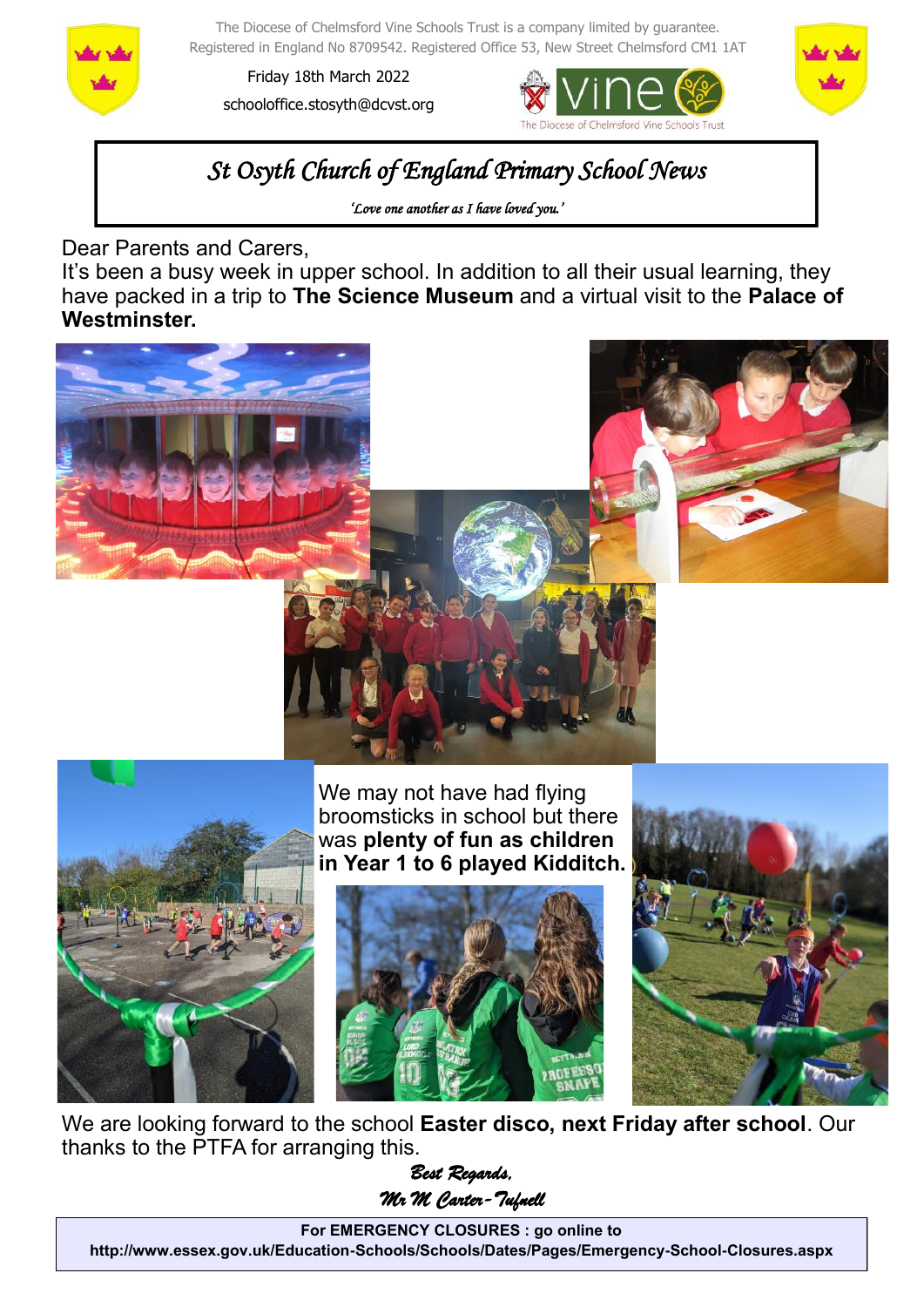## **School dinners - bookings can now be made until the Easter holidays**

Dinner bookings need to be made online, please select your meal choices and add the items to the basket before proceeding to the checkout. If your child is eligible for free school meals or universal infant free school meals you also need to complete the checkout process but you will not be charged.

**If you think you may be eligible for free school meals please contact the school office for a form.** 

Everyone is reminded not to park on the zig zag lines outside school and also to be considerate to all our neighbours and not to block their driveways.





All children must have a full **named** PE kit in school every day.

**PE Kit: Black shorts,** 



**White t-shirt, Plimsols**

**Additional items allowed for outside: Plain tracksuit bottoms, top and trainers**

Children can wear a Fitbit (or similar) to school, but it is their responsibility to keep it safe during the day.

**All Watches, Fitbits and earrings need to be removed for P.E. lessons**



 **School Uniform**

Our full uniform policy can be accessed on our website: https://st-[osyth.essex.sch.uk/key](https://st-osyth.essex.sch.uk/key-information/uniform/)-information/uniform/ Alternatively, hard copies can be requested from our school office. New Prices from 1st April 2022



**Lost Property**

Please ensure that all uniform is named, in order for it to be returned to your children.



This also applies to coats and lunch boxes.





PTFA Event - Disco

Friday 25th March 2022 KS1 3.15pm to 4.30pm - KS2 4.45pm to 6.00pm

£3.50 per child to be paid through school money by Wednesday 23rd March

**Breakfast Club** is open from 7.45am for **all ages**, costing **£3.00 per session**.

Please accompany your children into the school office, the children have breakfast and a chance to play. If you unexpectedly need to use Breakfast Club your child can be booked in on arrival, but payment must be made before the end of the day.



 **These sessions must be booked and paid for on school money in advance**.